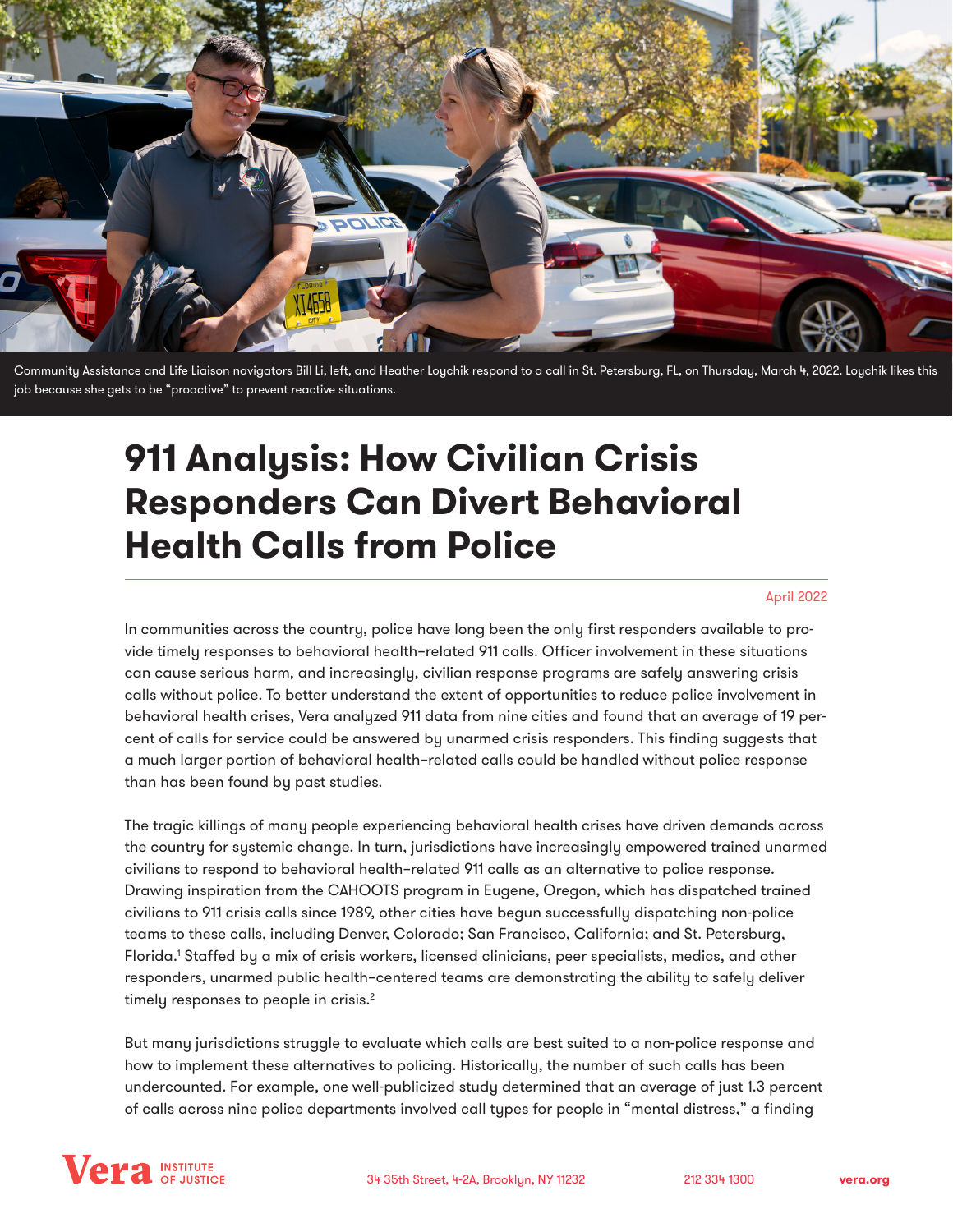<span id="page-1-0"></span>that suggests there are limited opportunities to shift 911 calls from police to civilian crisis responders.<sup>3</sup> The same study suggests otherwise: the authors created a separate "disorder" category made up of 16.2 percent of calls, including situations that might benefit from civilian crisis response teams rather than police responses. These situations often involve health and social needs—such as "people who were drunk in public," "public urination," and "vagrancy."<sup>4</sup> Moreover, other experts note that dispatchers often code crisis situations with labels like "citizen assist," "welfare check," and "disturbance" rather than using clear "mental health" identifiers. They may miss other behavioral health calls entirely because they have not received training to properly identify them.<sup>5</sup>

Calls that meet the narrow criteria that allow them to be categorized as a "mental health" call make up a relatively small percentage of 911 calls for service. Criteria that is more inclusive of other call types—including those that existing civilian response programs routinely handle without police, such as welfare checks and intoxicated persons calls—can further reduce police involvement in managing health and social issues.<sup>6</sup> This is reflected in another report that found that up to 38 percent of calls for service could be addressed by "community responders," including but not limited to calls involving behavioral health concerns.[7](#page-4-0)

**Drawing on the available data, this fact sheet shows how an average of 19 percent of calls for service could be answered by civilian crisis response programs.**

# Methodology

This analysis uses publicly available 911 data from nine cities: Baltimore, MD; Burlington, VT; Cincinnati, OH; Detroit, MI; Hartford, CT; New Orleans, LA; New York, NY; Seattle, WA; and Tucson, AZ. The data includes a total of 15.6 million community member–initiated calls to 911 between January 2019 and November 2021, with specific timelines for each agency based on the data they have publicly shared. For more information on the timeline of the data collected, see [911 Explainers:](https://www.vera.org/downloads/publications/911-analysis-methodology-and-limitations.pdf)  [Methodology and Limitations](https://www.vera.org/downloads/publications/911-analysis-methodology-and-limitations.pdf).

To determine which calls under behavioral health–related call types might pose a special challenge for civilian crisis responders, Vera researchers focused on priority levels. The priority levels that telecommunicators assign to 911 calls are based on their perceived seriousness and safety risks. Priority level systems vary across jurisdictions, so Vera researchers created a standardized top priority variable for the purpose of comparative analysis. All nine agencies whose data Vera analyzed use one or two priority levels with an "emergency" classification or similar language indicating both the need for an immediate response and an immediate threat to life or imminent danger. Vera researchers standardized these priority levels into a single "top priority" variable to identify and remove calls that, due to their potential urgency or danger, would likely still prompt police involvement even if a civilian responder option were available[.8](#page-4-0)

Although suicide-related 911 calls can be "immediate threats to life" that demand urgent responses, the 911 data Vera researchers used for this analysis indicates that most of these calls do not involve weapons or violence, and civilian responders specially trained in crisis intervention can safely resolve many of these situations without police.<sup>[9](#page-4-0)</sup>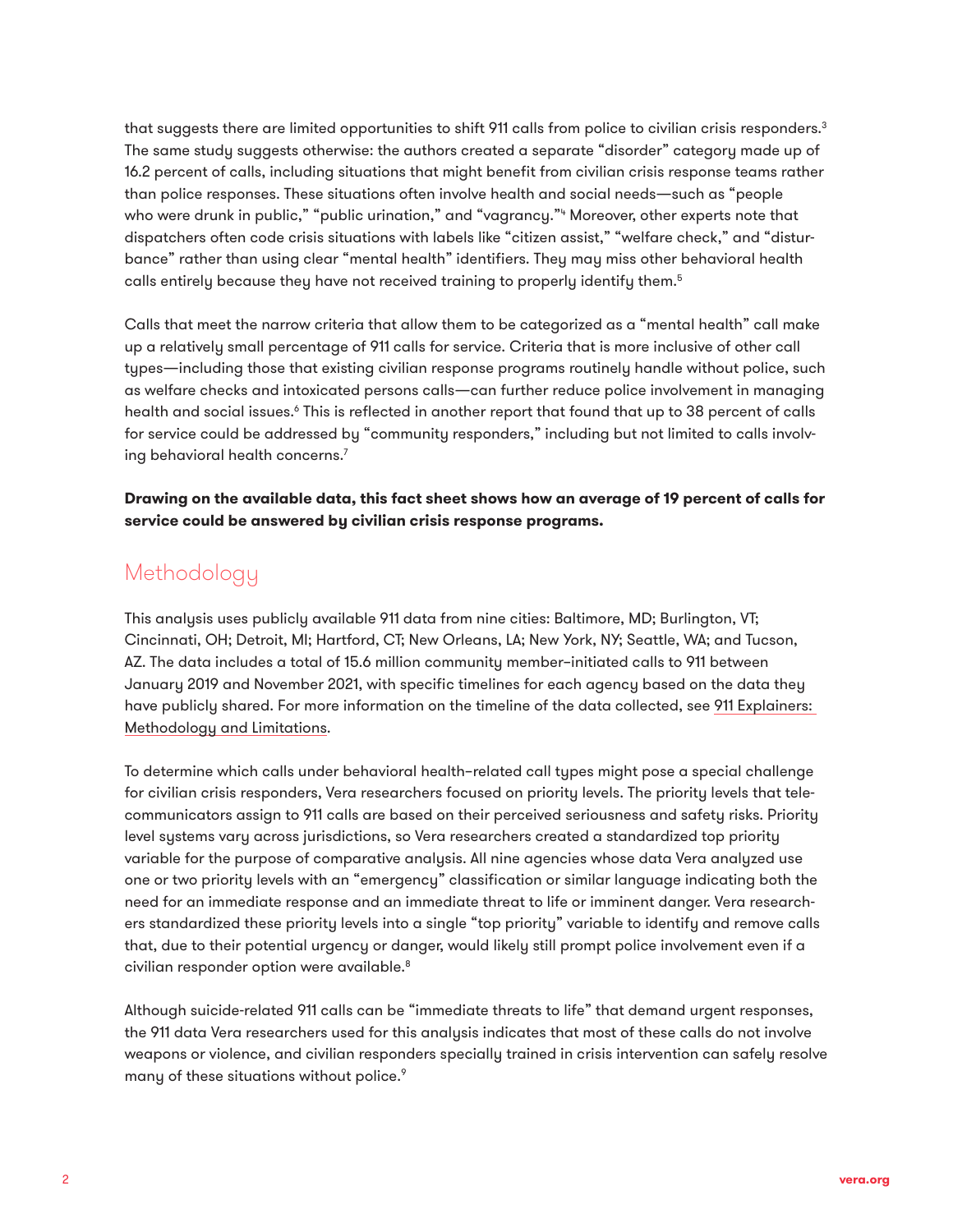<span id="page-2-0"></span>To determine the potential for expansion of civilian responses, Vera created two categories with progressively inclusive criteria—"mental health" and "expansive behavioral health." While some analyses of 911 calls have used limited criteria to explore the potential scale of civilian crisis response programs, Vera's analysis uses an expanded, more inclusive approach that is informed by how existing crisis response teams—such as the CAHOOTS program in Eugene, Oregon, and the STAR program in Denver, Colorado—operate in the field.[10](#page-4-0)

For more information about the methodology behind this fact sheet, as well as the challenges and opportunities presented by 911 data analyses more generally, Vera has published a detailed [911](https://www.vera.org/downloads/publications/911-analysis-methodology-and-limitations.pdf)  [Explainers: Methodology and Limitations explainer](https://www.vera.org/downloads/publications/911-analysis-methodology-and-limitations.pdf).

# Findings

**Figure 1. Percentage of Mental Health Calls Compared to Expansive Behavioral Health Calls Across Nine Cities Analyzed**



*This chart shows how when the "expansive behavioral health" call category is added to the "mental health" call category, the percentage of 911 calls appropriate for civilian-led, health-first responses increases substantially.*

Across the nine cities in Vera's analysis, the average percentage of calls in the "mental health" category was 2.1 percent. This percentage is not far from the 1.3 percent average other researchers found in their analysis.<sup>[11](#page-4-0)</sup>

#### **Mental Health Call Category**

**Figure 2. Percentage of Mental Health Calls in Nine Cities Analyzed**

|       |      |      |         |           | Baltimore, Burlington, Cincinnati, Detroit, Hartford, New Orleans, New York, Seattle, Tucson, AZ |           |           |      |  |
|-------|------|------|---------|-----------|--------------------------------------------------------------------------------------------------|-----------|-----------|------|--|
| МD    |      | OН   | MI      | <b>CT</b> | LΑ                                                                                               | <b>NY</b> | <b>WA</b> |      |  |
| $1\%$ | 4.3% | 2.0% | $1.6\%$ | 1.2%      | 1.1%                                                                                             | 7%        | 4.2%      | 1.8% |  |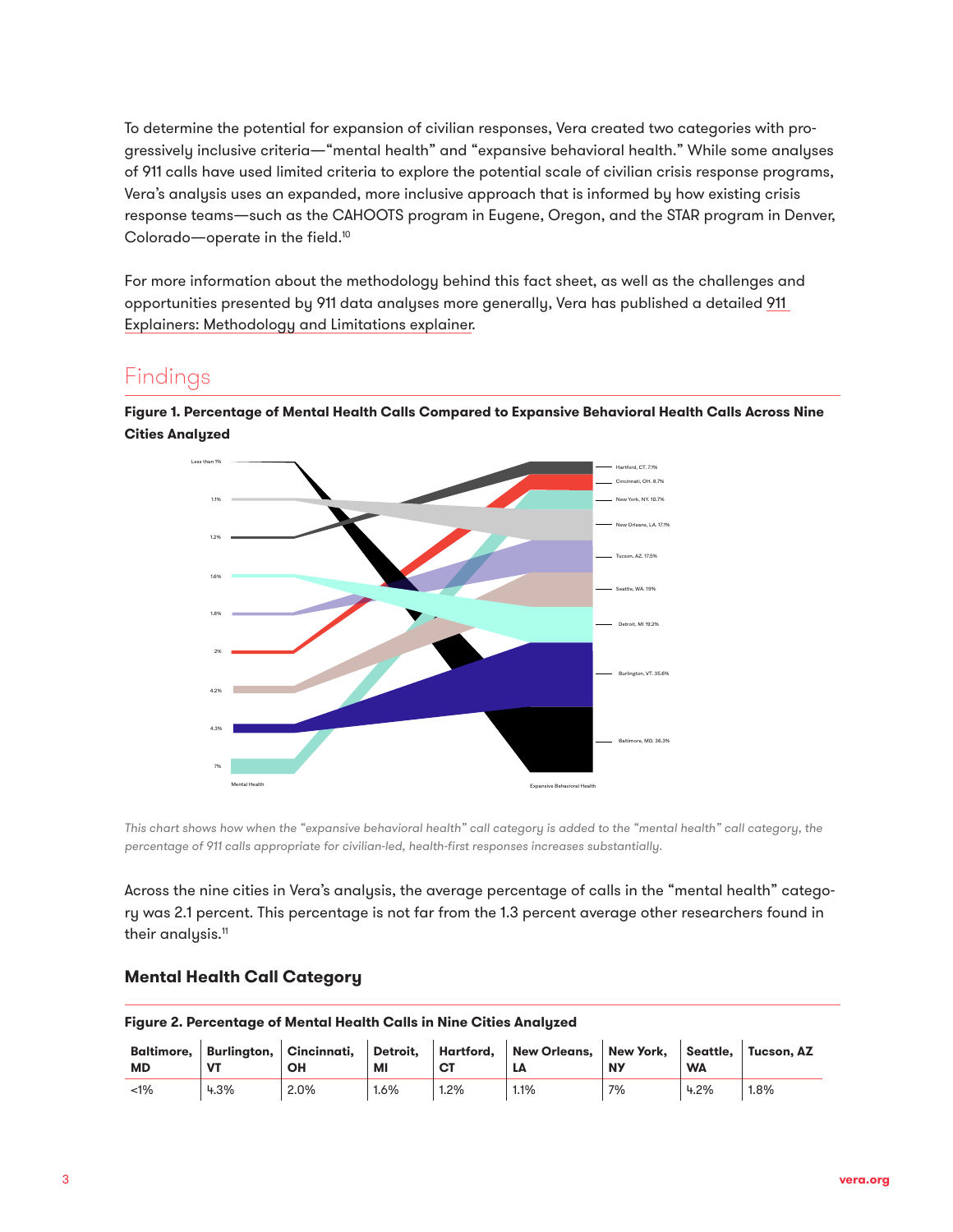<span id="page-3-0"></span>However, existing civilian responder programs already handle a broader range of 911 calls than what is captured by this narrow "mental health" call category. To correctly answer the question of how many calls for behavioral health concerns could be diverted away from a police response, we must include additional call types beyond those recognized and labeled as mental health calls by 911 operators.

#### **Expansive Behavioral Health Call Category**

#### **Figure 3. Percentage of Expansive Behavioral Health Calls in Nine Cities Analyzed**

| <b>Baltimore</b> | Burlinaton   Cincinnati   Detroit   Hartford |         |       |      | NOLA NYC |                | Seattle | Tucson |
|------------------|----------------------------------------------|---------|-------|------|----------|----------------|---------|--------|
| 36.3%            | 35.6%                                        | $8.7\%$ | 19.2% | 7.1% | 17.1%    | $10.7\%$ 19.0% |         | 17.5%  |

When the "expansive behavioral health" call category is incorporated into the analysis, the percentage of 911 calls appropriate for civilian-led, health-first responses increases substantially, averaging 19 percent across the cities examined in this analysis. For two-thirds of the cities in Vera's analysis, the percentage is greater than 15 percent of calls. For two cities, the percentage is approximately one-third of all calls.

# **Conclusion**

This analysis of 911 call data underscores the considerable potential of civilian crisis responders to meaningfully shrink the footprint of police. At present, police are tasked with responding to far too many behavioral health crises, even as police cause serious harm and the public demands more non-police responses.<sup>12</sup> Jurisdictions can divert a significant percentage of calls to unarmed crisis responders when public safety partners—and the elected officials who allocate funds—empower these programs to address a broad range of behavioral health situations. Moreover, with the passage of the American Rescue Plan, which includes an 85 percent federal Medicaid match for qualifying mobile crisis intervention services, communities have new financial incentives to develop civilian responses[.13](#page-4-0) They should seize this rare opportunity to address people's unmet behavioral health needs with approaches that meaningfully narrow the scope of policing and promote community-based care.

### **Recommendations:**

- $\rightarrow$  Public safety partners should adopt 911 protocols with broad criteria to ensure civilia crisis responders are dispatched to all behavioral health–related calls aligned with responders' skills and expertise.
- $\,\cdot\,$  Elected officials must ensure that civilian crisis response programs are adequately resourced so they can consistently deliver timely responses to a broad range of behavioral health situations.
- $\rightarrow$  Any analysis of 911 data conducted to determine community needs for civilian crisis intervention should account for the limitations of these datasets and take care to consider the full range of call types appropriate for unarmed crisis responders.

Although this fact sheet focuses on behavioral health crises, communities have pursued a wide range of strategies to enhance public safety without police, and there are many other concerns coming to the attention of 911 operators that may benefit from civilian responders.<sup>14</sup> For more information, see Vera's companion analysis on what [911 data tells us about the overreliance on policing](https://www.vera.org/downloads/publications/911-analysis-we-can-rely-less-on-police.pdf), as well as ou[r](https://www.vera.org/publications/investing-in-evidence-based-alternatives-to-policing) [fact sheet series on alternatives to policing.](https://www.vera.org/publications/investing-in-evidence-based-alternatives-to-policing)